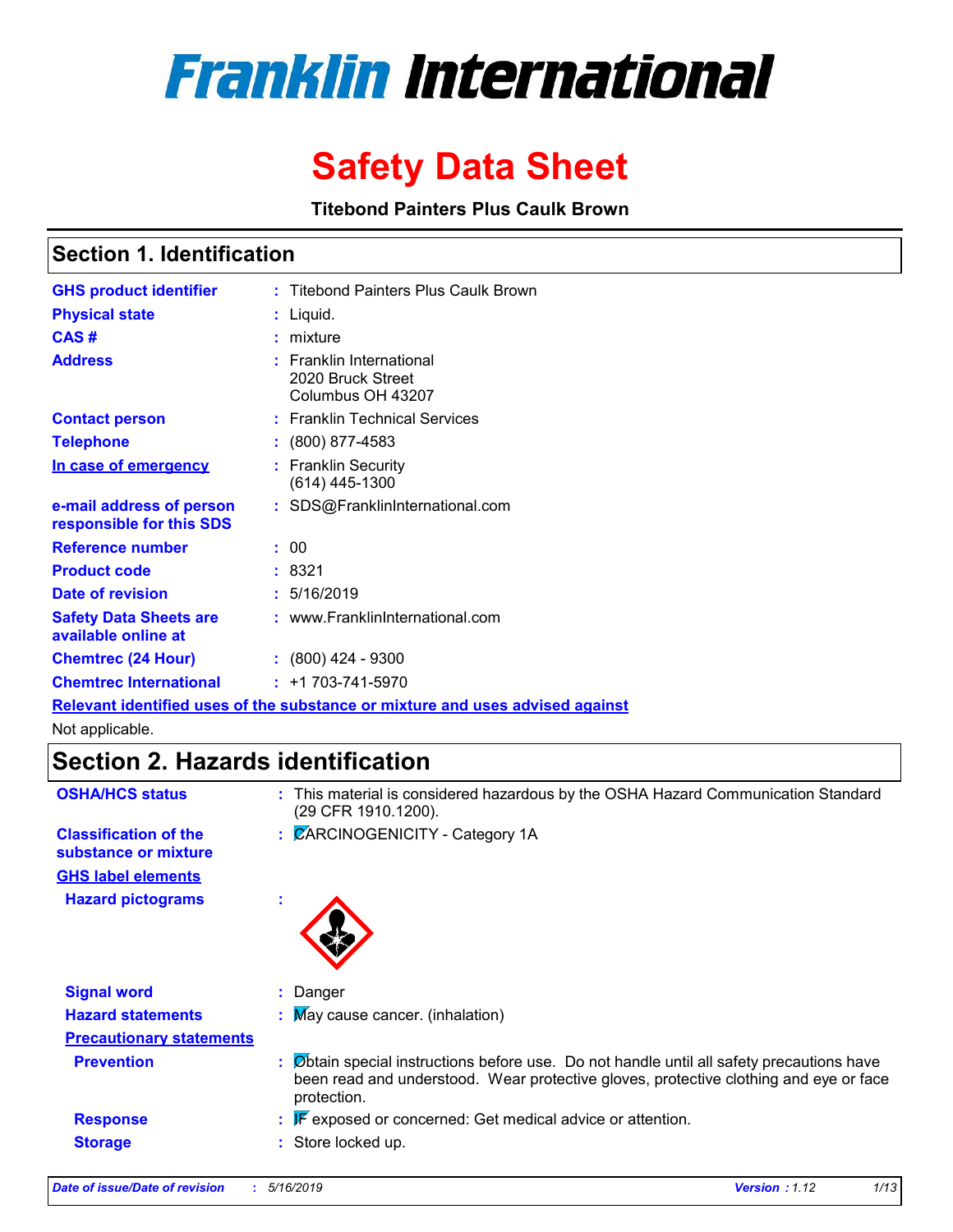# **Section 2. Hazards identification**

| <b>Disposal</b>                              | : Dispose of contents and container in accordance with all local, regional, national and<br>international regulations. |
|----------------------------------------------|------------------------------------------------------------------------------------------------------------------------|
| <b>Supplemental label</b><br><b>elements</b> | : Avoid contact with skin and clothing. Wash thoroughly after handling.                                                |
| <b>Hazards not otherwise</b><br>classified   | : Prolonged or repeated contact may dry skin and cause irritation.                                                     |

# **Section 3. Composition/information on ingredients**

| <b>Substance/mixture</b> | : Mixture |
|--------------------------|-----------|
|                          |           |

| <b>Ingredient name</b> | %   | <b>CAS number</b> |
|------------------------|-----|-------------------|
| ethanediol             | ≤3  | 107-21-1          |
| acetaldehyde           | l≤1 | 75-07-0           |
| vinyl acetate          | '≥ا | 108-05-4          |

Any concentration shown as a range is to protect confidentiality or is due to batch variation.

**There are no additional ingredients present which, within the current knowledge of the supplier and in the concentrations applicable, are classified as hazardous to health or the environment and hence require reporting in this section.**

**Occupational exposure limits, if available, are listed in Section 8.**

### **Section 4. First aid measures**

#### **Description of necessary first aid measures**

| <b>Eye contact</b>                                 | : Immediately flush eyes with plenty of water, occasionally lifting the upper and lower<br>eyelids. Check for and remove any contact lenses. Continue to rinse for at least 10<br>minutes. Get medical attention.                                                                                                                                                                                                                                                                                                                                                                                                                                                                                                                                                         |
|----------------------------------------------------|---------------------------------------------------------------------------------------------------------------------------------------------------------------------------------------------------------------------------------------------------------------------------------------------------------------------------------------------------------------------------------------------------------------------------------------------------------------------------------------------------------------------------------------------------------------------------------------------------------------------------------------------------------------------------------------------------------------------------------------------------------------------------|
| <b>Inhalation</b>                                  | : Remove victim to fresh air and keep at rest in a position comfortable for breathing. If it<br>is suspected that fumes are still present, the rescuer should wear an appropriate mask<br>or self-contained breathing apparatus. If not breathing, if breathing is irregular or if<br>respiratory arrest occurs, provide artificial respiration or oxygen by trained personnel. It<br>may be dangerous to the person providing aid to give mouth-to-mouth resuscitation.<br>Get medical attention. If unconscious, place in recovery position and get medical<br>attention immediately. Maintain an open airway. Loosen tight clothing such as a collar,<br>tie, belt or waistband.                                                                                       |
| <b>Skin contact</b>                                | : Wash skin thoroughly with soap and water or use recognized skin cleanser. Remove<br>contaminated clothing and shoes. Wash contaminated clothing thoroughly with water<br>before removing it, or wear gloves. Continue to rinse for at least 10 minutes. Get<br>medical attention. Wash clothing before reuse. Clean shoes thoroughly before reuse.                                                                                                                                                                                                                                                                                                                                                                                                                      |
| <b>Ingestion</b>                                   | : Wash out mouth with water. Remove dentures if any. Remove victim to fresh air and<br>keep at rest in a position comfortable for breathing. If material has been swallowed and<br>the exposed person is conscious, give small quantities of water to drink. Stop if the<br>exposed person feels sick as vomiting may be dangerous. Do not induce vomiting<br>unless directed to do so by medical personnel. If vomiting occurs, the head should be<br>kept low so that vomit does not enter the lungs. Get medical attention. Never give<br>anything by mouth to an unconscious person. If unconscious, place in recovery position<br>and get medical attention immediately. Maintain an open airway. Loosen tight clothing<br>such as a collar, tie, belt or waistband. |
| Most important symptoms/effects, acute and delayed |                                                                                                                                                                                                                                                                                                                                                                                                                                                                                                                                                                                                                                                                                                                                                                           |
| <b>Potential acute health effects</b>              |                                                                                                                                                                                                                                                                                                                                                                                                                                                                                                                                                                                                                                                                                                                                                                           |
| <b>Eye contact</b>                                 | : This product may irritate eyes upon contact.                                                                                                                                                                                                                                                                                                                                                                                                                                                                                                                                                                                                                                                                                                                            |
| <b>Inhalation</b>                                  | : No known significant effects or critical hazards.                                                                                                                                                                                                                                                                                                                                                                                                                                                                                                                                                                                                                                                                                                                       |
| <b>Skin contact</b>                                | : Defatting to the skin. May cause skin dryness and irritation.                                                                                                                                                                                                                                                                                                                                                                                                                                                                                                                                                                                                                                                                                                           |

**Ingestion :** No known significant effects or critical hazards.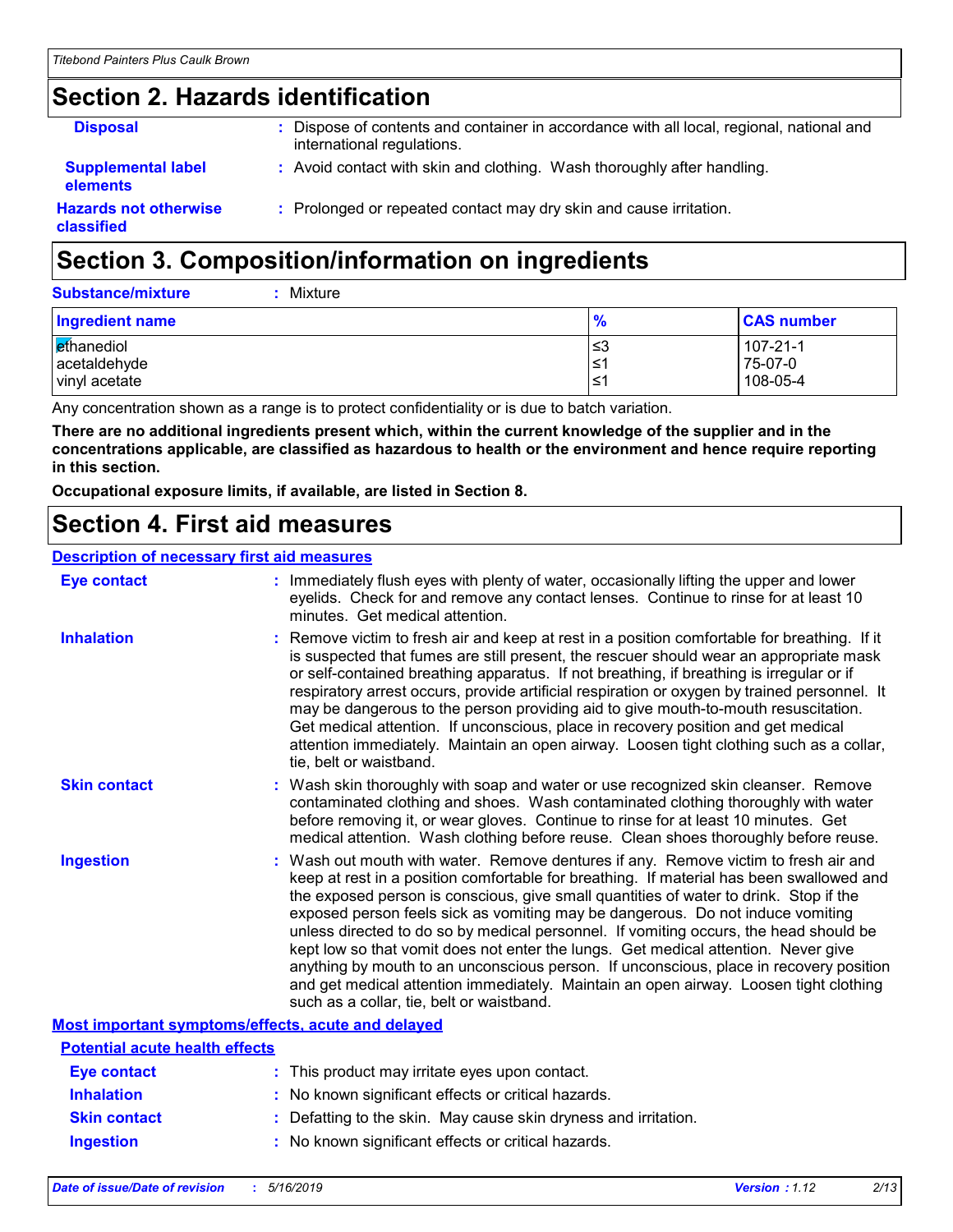# **Section 4. First aid measures**

| <b>Over-exposure signs/symptoms</b> |                                                                                                                                                                                                                                                                                                                                                                                                                 |
|-------------------------------------|-----------------------------------------------------------------------------------------------------------------------------------------------------------------------------------------------------------------------------------------------------------------------------------------------------------------------------------------------------------------------------------------------------------------|
| <b>Eye contact</b>                  | : No specific data.                                                                                                                                                                                                                                                                                                                                                                                             |
| <b>Inhalation</b>                   | : No specific data.                                                                                                                                                                                                                                                                                                                                                                                             |
| <b>Skin contact</b>                 | : Adverse symptoms may include the following:<br>irritation<br>dryness<br>cracking                                                                                                                                                                                                                                                                                                                              |
| <b>Ingestion</b>                    | : No specific data.                                                                                                                                                                                                                                                                                                                                                                                             |
|                                     | Indication of immediate medical attention and special treatment needed, if necessary                                                                                                                                                                                                                                                                                                                            |
| <b>Notes to physician</b>           | : Treat symptomatically. Contact poison treatment specialist immediately if large<br>quantities have been ingested or inhaled.                                                                                                                                                                                                                                                                                  |
| <b>Specific treatments</b>          | : No specific treatment.                                                                                                                                                                                                                                                                                                                                                                                        |
| <b>Protection of first-aiders</b>   | : No action shall be taken involving any personal risk or without suitable training. If it is<br>suspected that fumes are still present, the rescuer should wear an appropriate mask or<br>self-contained breathing apparatus. It may be dangerous to the person providing aid to<br>give mouth-to-mouth resuscitation. Wash contaminated clothing thoroughly with water<br>before removing it, or wear gloves. |

**See toxicological information (Section 11)**

### **Section 5. Fire-fighting measures**

| <b>Extinguishing media</b>                               |                                                                                                                                                                                                     |
|----------------------------------------------------------|-----------------------------------------------------------------------------------------------------------------------------------------------------------------------------------------------------|
| <b>Suitable extinguishing</b><br>media                   | : Use an extinguishing agent suitable for the surrounding fire.                                                                                                                                     |
| Unsuitable extinguishing<br>media                        | : None known.                                                                                                                                                                                       |
| <b>Specific hazards arising</b><br>from the chemical     | : In a fire or if heated, a pressure increase will occur and the container may burst.                                                                                                               |
| <b>Hazardous thermal</b><br>decomposition products       | Decomposition products may include the following materials:<br>carbon dioxide<br>carbon monoxide                                                                                                    |
| <b>Special protective actions</b><br>for fire-fighters   | : Promptly isolate the scene by removing all persons from the vicinity of the incident if<br>there is a fire. No action shall be taken involving any personal risk or without suitable<br>training. |
| <b>Special protective</b><br>equipment for fire-fighters | : Fire-fighters should wear appropriate protective equipment and self-contained breathing<br>apparatus (SCBA) with a full face-piece operated in positive pressure mode.                            |

### **Section 6. Accidental release measures**

#### **Personal precautions, protective equipment and emergency procedures**

| For non-emergency<br>personnel   | : No action shall be taken involving any personal risk or without suitable training.<br>Evacuate surrounding areas. Keep unnecessary and unprotected personnel from<br>entering. Do not touch or walk through spilled material. Avoid breathing vapor or mist.<br>Provide adequate ventilation. Wear appropriate respirator when ventilation is<br>inadequate. Put on appropriate personal protective equipment. |
|----------------------------------|------------------------------------------------------------------------------------------------------------------------------------------------------------------------------------------------------------------------------------------------------------------------------------------------------------------------------------------------------------------------------------------------------------------|
| For emergency responders         | : If specialized clothing is required to deal with the spillage, take note of any information in<br>Section 8 on suitable and unsuitable materials. See also the information in "For non-<br>emergency personnel".                                                                                                                                                                                               |
| <b>Environmental precautions</b> | : Avoid dispersal of spilled material and runoff and contact with soil, waterways, drains<br>and sewers. Inform the relevant authorities if the product has caused environmental<br>pollution (sewers, waterways, soil or air).                                                                                                                                                                                  |
|                                  |                                                                                                                                                                                                                                                                                                                                                                                                                  |

**Methods and materials for containment and cleaning up**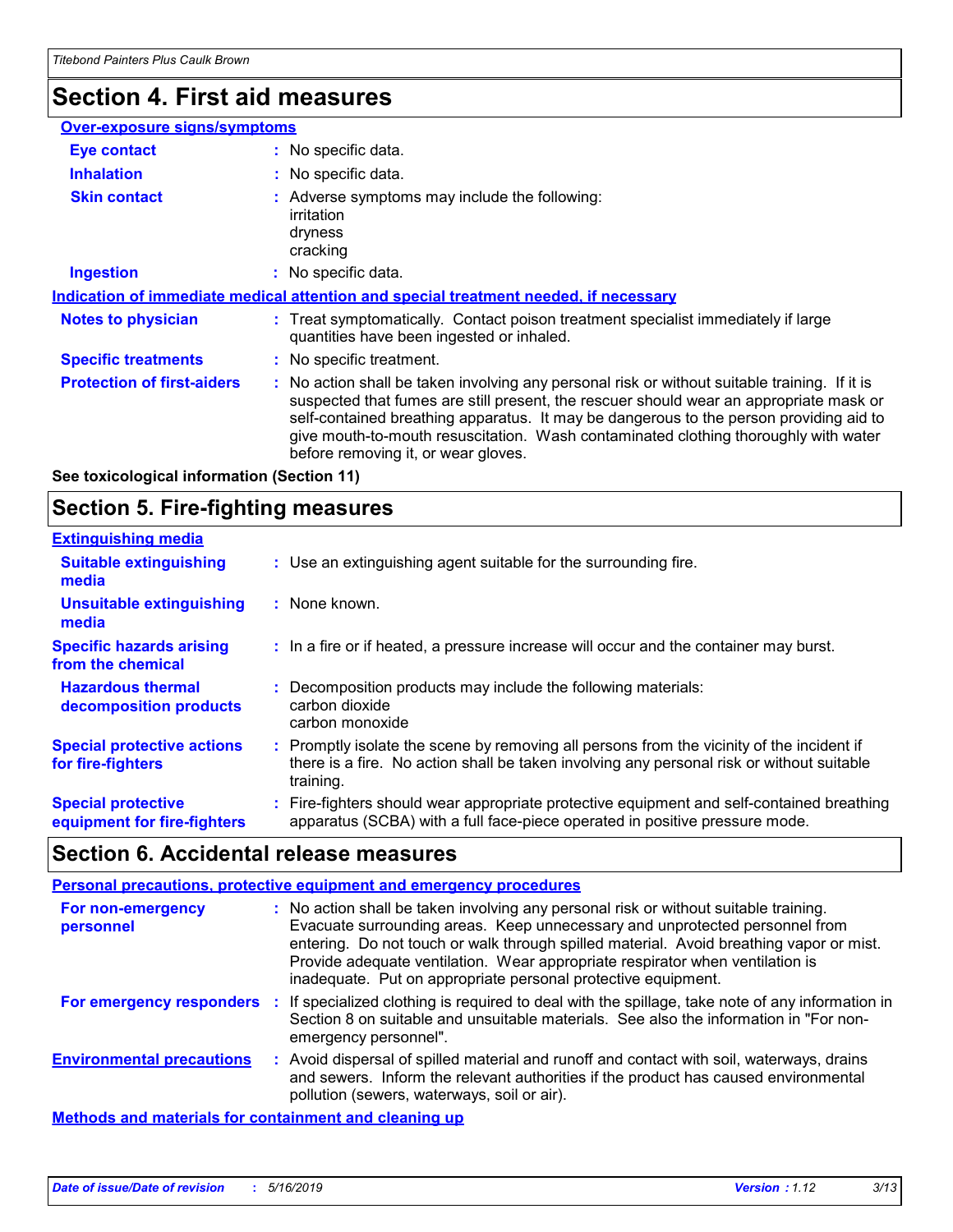#### **Section 6. Accidental release measures**

| <b>Small spill</b> | : Stop leak if without risk. Move containers from spill area. Dilute with water and mop up<br>if water-soluble. Alternatively, or if water-insoluble, absorb with an inert dry material and<br>place in an appropriate waste disposal container. Dispose of via a licensed waste<br>disposal contractor.                                                                                                                                                                                                                                                                                                                                                                                                     |
|--------------------|--------------------------------------------------------------------------------------------------------------------------------------------------------------------------------------------------------------------------------------------------------------------------------------------------------------------------------------------------------------------------------------------------------------------------------------------------------------------------------------------------------------------------------------------------------------------------------------------------------------------------------------------------------------------------------------------------------------|
| Large spill        | : Stop leak if without risk. Move containers from spill area. Approach release from<br>upwind. Prevent entry into sewers, water courses, basements or confined areas. Wash<br>spillages into an effluent treatment plant or proceed as follows. Contain and collect<br>spillage with non-combustible, absorbent material e.g. sand, earth, vermiculite or<br>diatomaceous earth and place in container for disposal according to local regulations<br>(see Section 13). Dispose of via a licensed waste disposal contractor. Contaminated<br>absorbent material may pose the same hazard as the spilled product. Note: see<br>Section 1 for emergency contact information and Section 13 for waste disposal. |

### **Section 7. Handling and storage**

#### **Advice on general occupational hygiene Conditions for safe storage, including any incompatibilities** Eating, drinking and smoking should be prohibited in areas where this material is **:** handled, stored and processed. Workers should wash hands and face before eating, drinking and smoking. Remove contaminated clothing and protective equipment before entering eating areas. See also Section 8 for additional information on hygiene measures. Do not store below the following temperature: 4.4444°C (40°F). Store in accordance **:** with local regulations. Store in original container protected from direct sunlight in a dry, cool and well-ventilated area, away from incompatible materials (see Section 10) and food and drink. Store locked up. Keep container tightly closed and sealed until ready for use. Containers that have been opened must be carefully resealed and kept upright to prevent leakage. Do not store in unlabeled containers. Use appropriate containment to avoid environmental contamination. See Section 10 for incompatible materials before handling or use. **Protective measures** : Put on appropriate personal protective equipment (see Section 8). Avoid exposure obtain special instructions before use. Do not handle until all safety precautions have been read and understood. Do not get in eyes or on skin or clothing. Do not ingest. Avoid breathing vapor or mist. If during normal use the material presents a respiratory hazard, use only with adequate ventilation or wear appropriate respirator. Keep in the original container or an approved alternative made from a compatible material, kept tightly closed when not in use. Empty containers retain product residue and can be hazardous. Do not reuse container. **Precautions for safe handling**

### **Section 8. Exposure controls/personal protection**

#### **Control parameters**

#### **Occupational exposure limits**

| <b>Ingredient name</b> | <b>Exposure limits</b>                                                         |
|------------------------|--------------------------------------------------------------------------------|
| Ethanediol             | OSHA PEL 1989 (United States, 3/1989).                                         |
|                        | CEIL: 50 ppm                                                                   |
|                        | CEIL: 125 mg/m <sup>3</sup>                                                    |
|                        | ACGIH TLV (United States, 3/2020).                                             |
|                        | STEL: 10 mg/m <sup>3</sup> 15 minutes. Form: Inhalable fraction. Aerosol only. |
|                        | STEL: 50 ppm 15 minutes. Form: Vapor fraction                                  |
|                        | TWA: 25 ppm 8 hours. Form: Vapor fraction                                      |
| acetaldehyde           | ACGIH TLV (United States, 3/2020).                                             |
|                        | $C: 25$ ppm                                                                    |
|                        | C: $45 \text{ mg/m}^3$                                                         |
|                        | OSHA PEL 1989 (United States, 3/1989).                                         |
|                        | TWA: 100 ppm 8 hours.                                                          |
|                        | TWA: $180 \text{ mg/m}^3$ 8 hours.                                             |
|                        | STEL: 150 ppm 15 minutes.                                                      |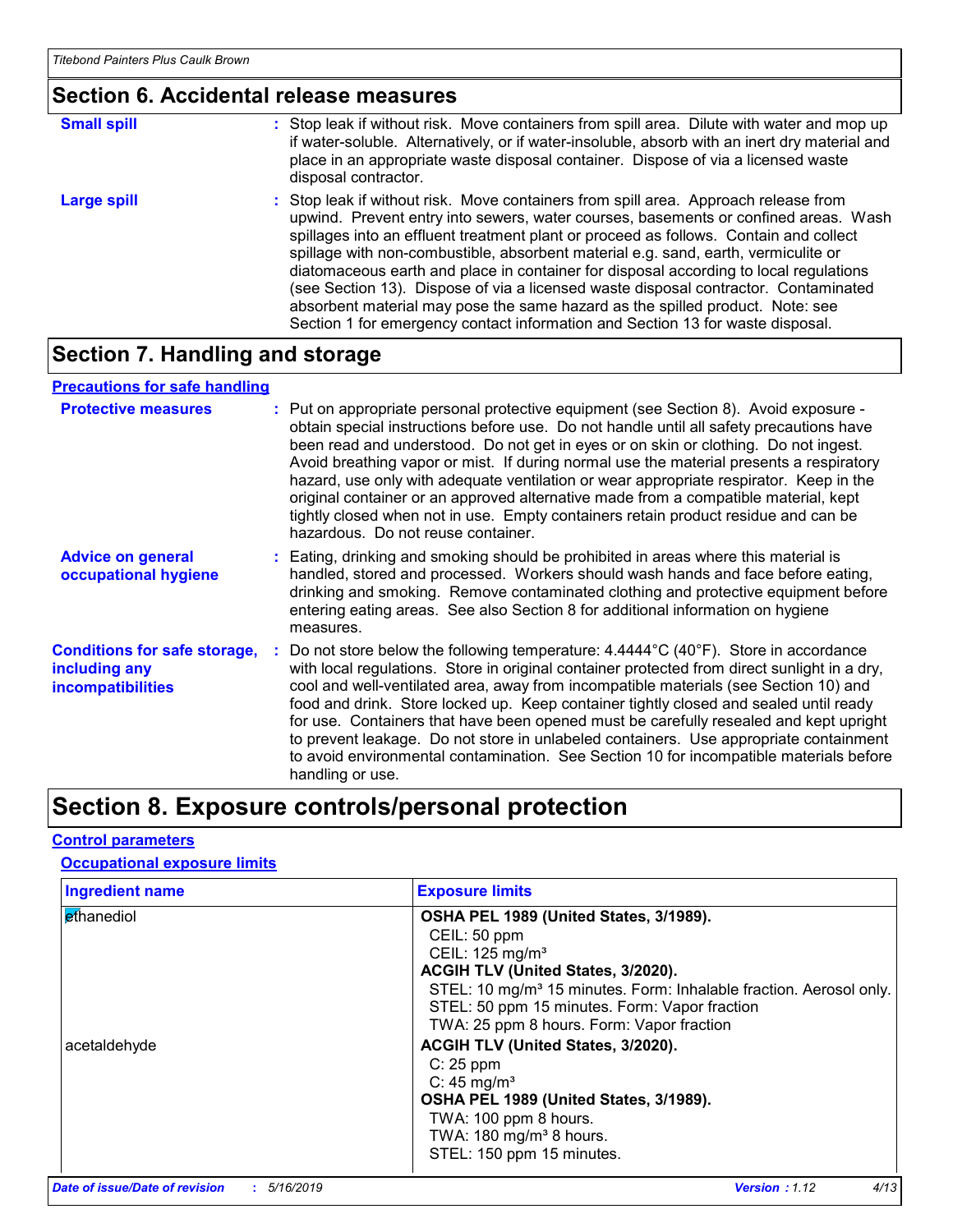# **Section 8. Exposure controls/personal protection**

| vinyl acetate                                     | STEL: 270 mg/m <sup>3</sup> 15 minutes.<br>OSHA PEL (United States, 5/2018).<br>TWA: 200 ppm 8 hours.<br>TWA: 360 mg/m <sup>3</sup> 8 hours.<br>ACGIH TLV (United States, 3/2020).<br>TWA: 10 ppm 8 hours.<br>TWA: 35 mg/m <sup>3</sup> 8 hours.<br>STEL: 15 ppm 15 minutes.<br>STEL: 53 mg/m <sup>3</sup> 15 minutes.<br>OSHA PEL 1989 (United States, 3/1989).<br>TWA: 10 ppm 8 hours.<br>TWA: 30 mg/m <sup>3</sup> 8 hours.<br>STEL: 20 ppm 15 minutes.<br>STEL: 60 mg/m <sup>3</sup> 15 minutes.<br>NIOSH REL (United States, 10/2016).<br>CEIL: 4 ppm 15 minutes.<br>CEIL: 15 mg/m <sup>3</sup> 15 minutes.     |  |
|---------------------------------------------------|----------------------------------------------------------------------------------------------------------------------------------------------------------------------------------------------------------------------------------------------------------------------------------------------------------------------------------------------------------------------------------------------------------------------------------------------------------------------------------------------------------------------------------------------------------------------------------------------------------------------|--|
| <b>Appropriate engineering</b><br><b>controls</b> | : If user operations generate dust, fumes, gas, vapor or mist, use process enclosures,<br>local exhaust ventilation or other engineering controls to keep worker exposure to<br>airborne contaminants below any recommended or statutory limits.                                                                                                                                                                                                                                                                                                                                                                     |  |
| <b>Environmental exposure</b><br>controls         | : Emissions from ventilation or work process equipment should be checked to ensure<br>they comply with the requirements of environmental protection legislation. In some<br>cases, fume scrubbers, filters or engineering modifications to the process equipment<br>will be necessary to reduce emissions to acceptable levels.                                                                                                                                                                                                                                                                                      |  |
| <b>Individual protection measures</b>             |                                                                                                                                                                                                                                                                                                                                                                                                                                                                                                                                                                                                                      |  |
| <b>Hygiene measures</b>                           | : Wash hands, forearms and face thoroughly after handling chemical products, before<br>eating, smoking and using the lavatory and at the end of the working period.<br>Appropriate techniques should be used to remove potentially contaminated clothing.<br>Wash contaminated clothing before reusing. Ensure that eyewash stations and safety<br>showers are close to the workstation location.                                                                                                                                                                                                                    |  |
| <b>Eye/face protection</b>                        | Safety eyewear complying with an approved standard should be used when a risk<br>assessment indicates this is necessary to avoid exposure to liquid splashes, mists,<br>gases or dusts. If contact is possible, the following protection should be worn, unless<br>the assessment indicates a higher degree of protection: safety glasses with side-<br>shields.                                                                                                                                                                                                                                                     |  |
| <b>Skin protection</b>                            |                                                                                                                                                                                                                                                                                                                                                                                                                                                                                                                                                                                                                      |  |
| <b>Hand protection</b>                            | Chemical-resistant, impervious gloves complying with an approved standard should be<br>worn at all times when handling chemical products if a risk assessment indicates this is<br>necessary. Considering the parameters specified by the glove manufacturer, check<br>during use that the gloves are still retaining their protective properties. It should be<br>noted that the time to breakthrough for any glove material may be different for different<br>glove manufacturers. In the case of mixtures, consisting of several substances, the<br>protection time of the gloves cannot be accurately estimated. |  |
| <b>Body protection</b>                            | : Personal protective equipment for the body should be selected based on the task being<br>performed and the risks involved and should be approved by a specialist before<br>handling this product.                                                                                                                                                                                                                                                                                                                                                                                                                  |  |
| <b>Other skin protection</b>                      | : Appropriate footwear and any additional skin protection measures should be selected<br>based on the task being performed and the risks involved and should be approved by a<br>specialist before handling this product.                                                                                                                                                                                                                                                                                                                                                                                            |  |
| <b>Respiratory protection</b>                     | Based on the hazard and potential for exposure, select a respirator that meets the<br>÷.<br>appropriate standard or certification. Respirators must be used according to a<br>respiratory protection program to ensure proper fitting, training, and other important<br>aspects of use.                                                                                                                                                                                                                                                                                                                              |  |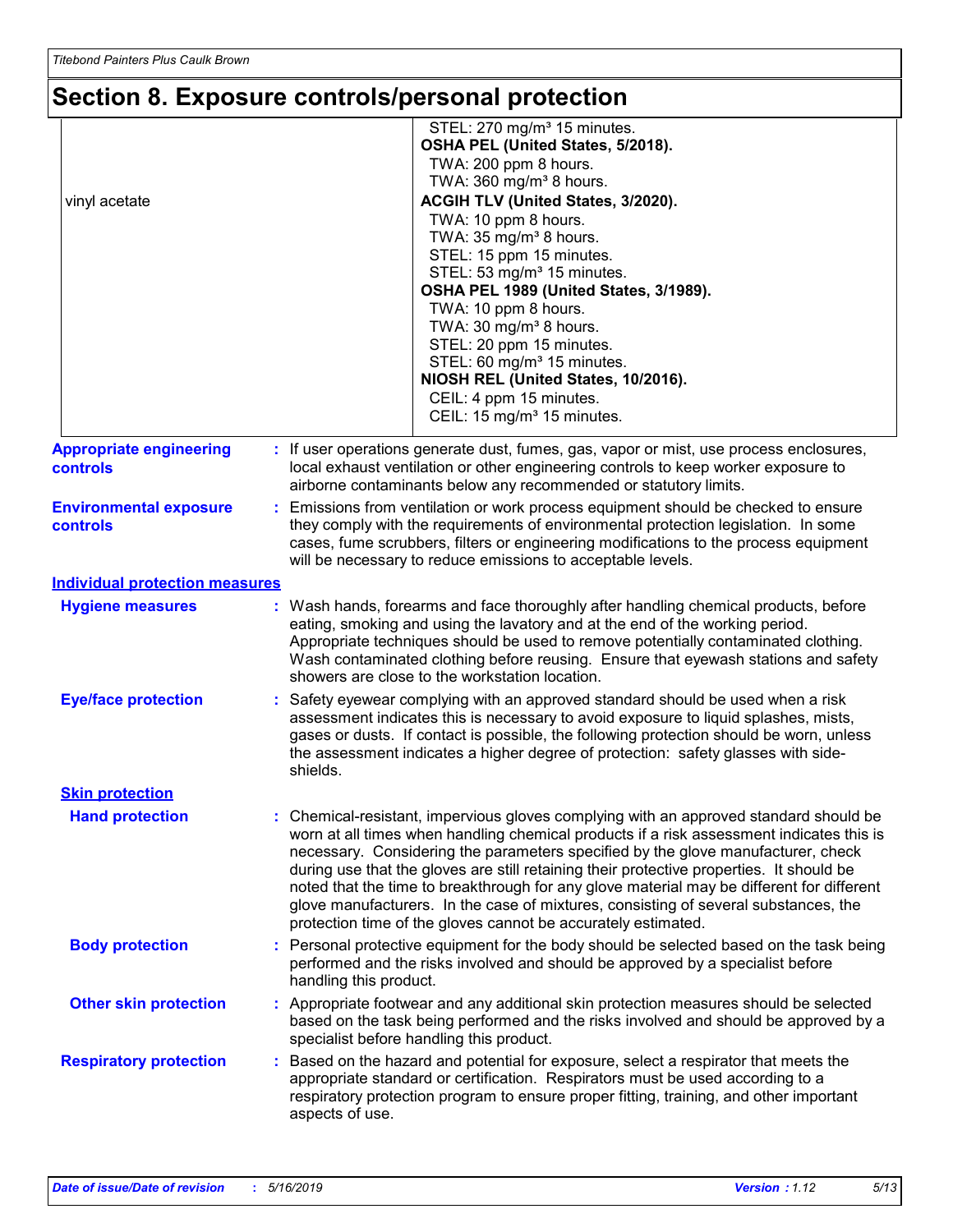### **Section 9. Physical and chemical properties**

#### **Appearance**

| <b>Physical state</b>                             | : Liquid. [Paste.]                                                 |
|---------------------------------------------------|--------------------------------------------------------------------|
| <b>Color</b>                                      | : Brown.                                                           |
| <b>Odor</b>                                       | : Sweet. Acrylic.                                                  |
| <b>Odor threshold</b>                             | : Not available.                                                   |
| pH                                                | $: 7.5 \text{ to } 8.5$                                            |
| <b>Melting point</b>                              | : $<0^{\circ}$ C (<32 $^{\circ}$ F)                                |
| <b>Boiling point</b>                              | : >93.333°C (>200°F)                                               |
| <b>Flash point</b>                                | : Closed cup: $>93.3^{\circ}$ C ( $>199.9^{\circ}$ F) [Closed cup] |
| <b>Evaporation rate</b>                           | $:$ <1 (butyl acetate = 1)                                         |
| <b>Flammability (solid, gas)</b>                  | : Not available.                                                   |
| Lower and upper explosive<br>(flammable) limits   | : Not available.                                                   |
| <b>VOC (less water, less)</b><br>exempt solvents) | $: 50$ g/l                                                         |
| <b>Volatility</b>                                 | : 27 to 29% ( $v/v$ ), 16.9 to 17.2% ( $w/w$ )                     |
| <b>Vapor pressure</b>                             | : 2.3 kPa (17.1 mm Hg) [room temperature]                          |
| <b>Vapor density</b>                              | : $>1$ [Air = 1]                                                   |
| <b>Relative density</b>                           | : 1.68                                                             |
| <b>Solubility</b>                                 | : Soluble in the following materials: cold water and hot water.    |
| <b>Solubility in water</b>                        | : Not available.                                                   |
| <b>Partition coefficient: n-</b><br>octanol/water | : Not available.                                                   |
| <b>Auto-ignition temperature</b>                  | : Not available.                                                   |
| <b>Decomposition temperature</b>                  | : Not available.                                                   |
| <b>Viscosity</b>                                  | : Not available.                                                   |

### **Section 10. Stability and reactivity**

| <b>Reactivity</b>                            |    | : No specific test data related to reactivity available for this product or its ingredients.              |
|----------------------------------------------|----|-----------------------------------------------------------------------------------------------------------|
| <b>Chemical stability</b>                    |    | : The product is stable.                                                                                  |
| <b>Possibility of hazardous</b><br>reactions |    | : Under normal conditions of storage and use, hazardous reactions will not occur.                         |
| <b>Conditions to avoid</b>                   |    | : No specific data.                                                                                       |
| <b>Incompatible materials</b>                | ÷. | No specific data.                                                                                         |
| <b>Hazardous decomposition</b><br>products   |    | : Under normal conditions of storage and use, hazardous decomposition products should<br>not be produced. |

# **Section 11. Toxicological information**

**Information on toxicological effects**

**Acute toxicity**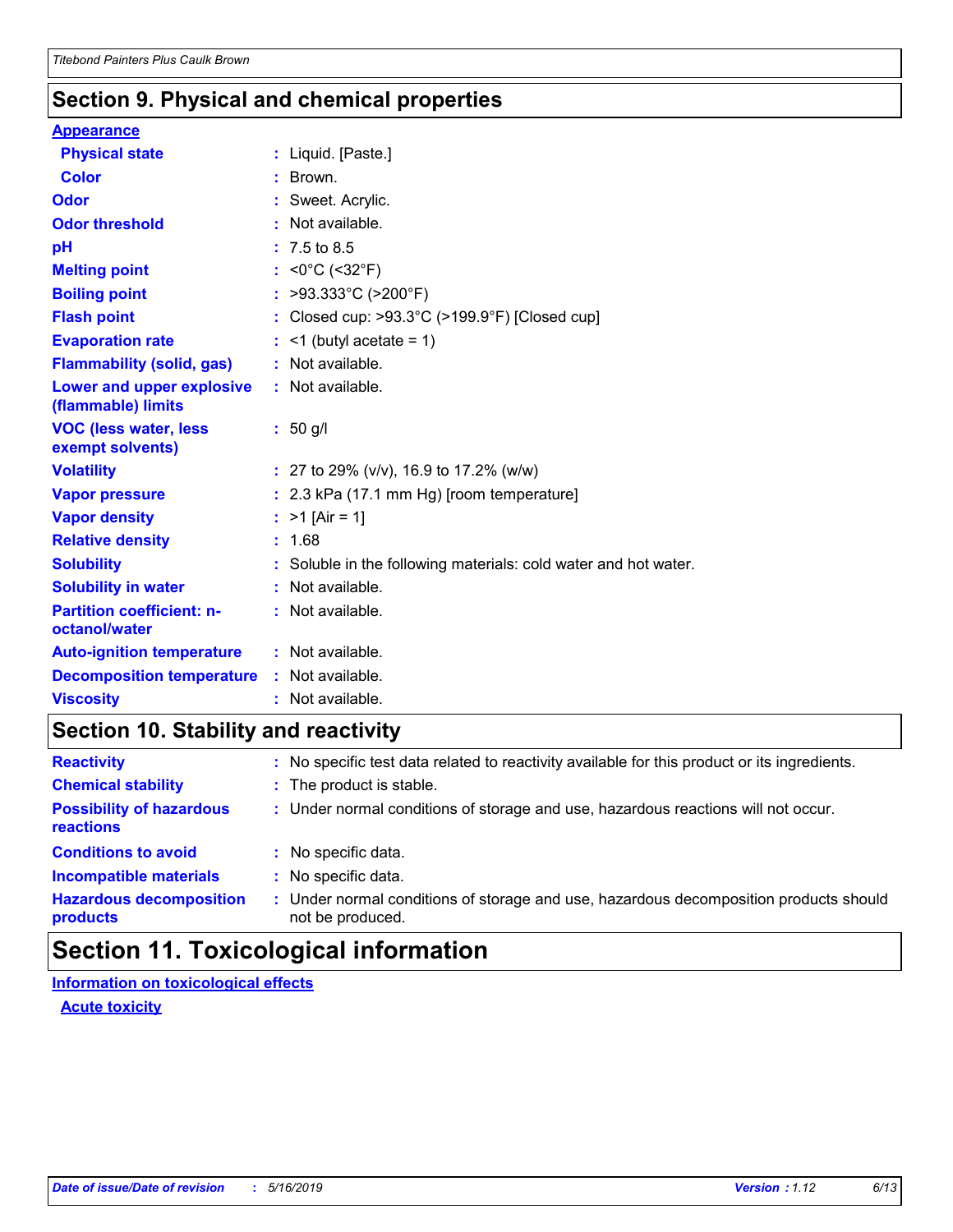# **Section 11. Toxicological information**

| <b>Product/ingredient name</b> | <b>Result</b>                | <b>Species</b> | <b>Dose</b>             | <b>Exposure</b> |
|--------------------------------|------------------------------|----------------|-------------------------|-----------------|
| <b>ethanediol</b>              | <b>LC50 Inhalation Vapor</b> | Rat            | 10.92 mg/l              | 4 hours         |
|                                | LD50 Oral                    | Rat            | 4700 mg/kg              |                 |
| acetaldehyde                   | LC50 Inhalation Gas.         | Rat            | 13300 ppm               | 14 hours        |
|                                | LD50 Dermal                  | Rabbit         | 3540 mg/kg              |                 |
|                                | LD50 Oral                    | Rat            | 661 mg/kg               |                 |
| vinyl acetate                  | <b>LC50 Inhalation Vapor</b> | Rat            | 11400 mg/m <sup>3</sup> | l4 hours        |
|                                | LD50 Dermal                  | Rabbit         | 2335 mg/kg              |                 |
|                                | LD50 Oral                    | Rat            | 2900 mg/kg              |                 |

#### **Irritation/Corrosion**

| <b>Product/ingredient name</b> | <b>Result</b>            | <b>Species</b> | <b>Score</b> | <b>Exposure</b>    | <b>Observation</b>       |
|--------------------------------|--------------------------|----------------|--------------|--------------------|--------------------------|
| ethanediol                     | Eyes - Mild irritant     | Rabbit         |              | 24 hours 500       |                          |
|                                | Eyes - Mild irritant     | Rabbit         |              | mq<br>hours 100    | $\overline{\phantom{a}}$ |
|                                | Eyes - Moderate irritant | Rabbit         |              | mq<br>6 hours 1440 |                          |
|                                | Skin - Mild irritant     | Rabbit         |              | mg<br>555 mg       |                          |
| acetaldehyde                   | Eyes - Severe irritant   | Rabbit         |              | 40 mg              | $\overline{\phantom{0}}$ |
|                                | Skin - Mild irritant     | Rabbit         |              | 500 mg             | $\overline{\phantom{0}}$ |

#### **Conclusion/Summary**

**Skin :** Prolonged or repeated contact can defat the skin and lead to irritation, cracking and/or dermatitis.

**Eyes :** This product may irritate eyes upon contact.

**Respiratory :** May cause respiratory irritation.

#### **Sensitization**

Not available.

#### **Conclusion/Summary**

**Skin :** May cause allergic reactions in certain individuals.

#### **Mutagenicity**

Not available.

#### **Carcinogenicity**

Not available.

#### **Classification**

| <b>Product/ingredient name</b>  | <b>OSHA</b> | <b>IARC</b> | <b>NTP</b>                                       |
|---------------------------------|-------------|-------------|--------------------------------------------------|
| acetaldehyde<br>I vinvl acetate |             | 2B<br>2B    | Reasonably anticipated to be a human carcinogen. |

#### **Reproductive toxicity**

Not available.

#### **Teratogenicity**

Not available.

#### **Specific target organ toxicity (single exposure)**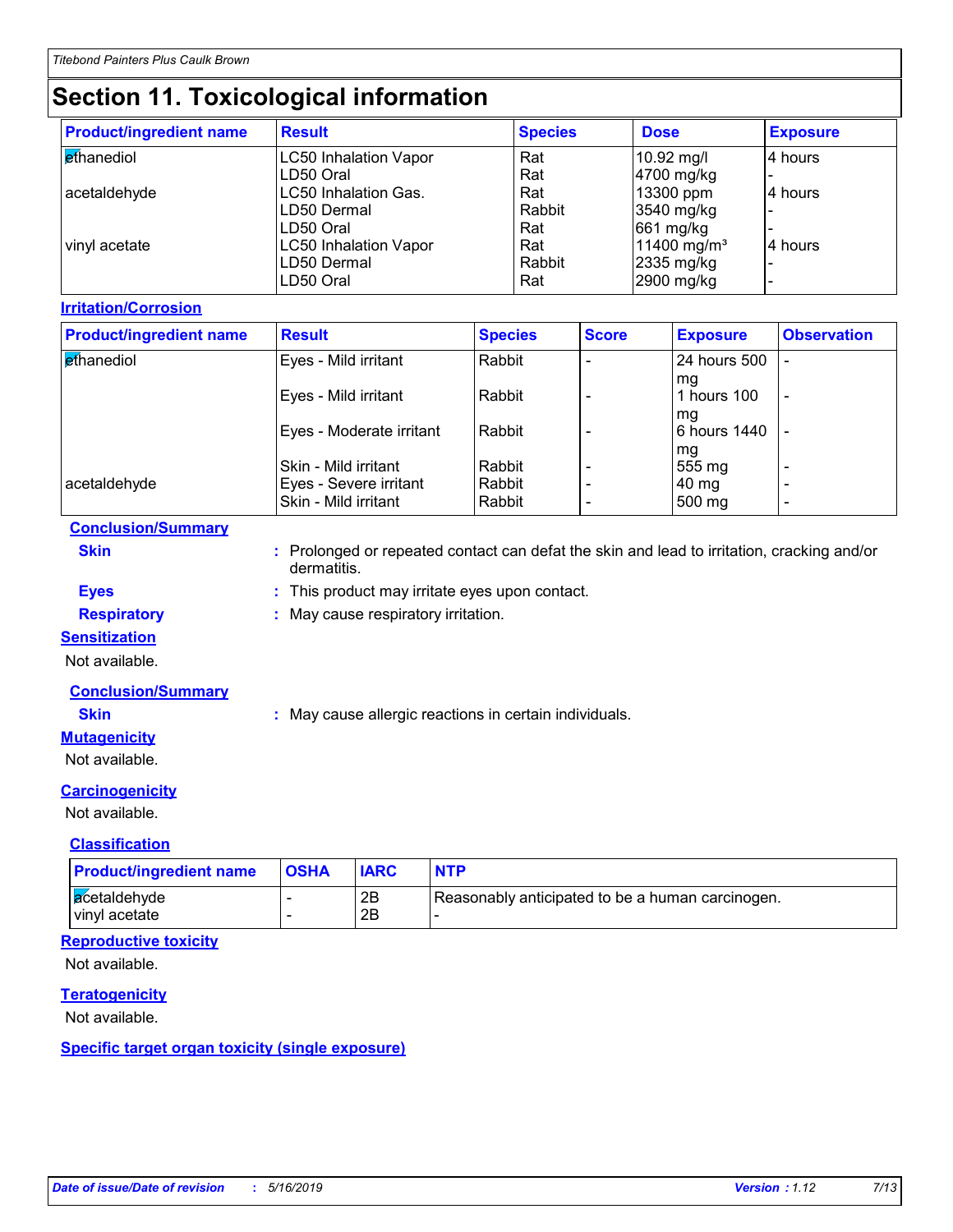# **Section 11. Toxicological information**

| <b>Name</b>                                                                              |  |                                                                                                           | <b>Category</b> | <b>Route of</b><br>exposure | <b>Target organs</b>                                         |  |  |
|------------------------------------------------------------------------------------------|--|-----------------------------------------------------------------------------------------------------------|-----------------|-----------------------------|--------------------------------------------------------------|--|--|
| ethanediol                                                                               |  |                                                                                                           | Category 1      | oral                        | blood, central<br>nervous system<br>(CNS), kidneys,<br>liver |  |  |
| <b>Specific target organ toxicity (repeated exposure)</b>                                |  |                                                                                                           |                 |                             |                                                              |  |  |
| <b>Name</b>                                                                              |  |                                                                                                           | <b>Category</b> | <b>Route of</b><br>exposure | <b>Target organs</b>                                         |  |  |
| ethanediol                                                                               |  |                                                                                                           | Category 2      | oral                        | kidneys                                                      |  |  |
| <b>Aspiration hazard</b><br>Not available.                                               |  |                                                                                                           |                 |                             |                                                              |  |  |
| <b>Information on the likely</b><br>routes of exposure                                   |  | : Routes of entry anticipated: Oral, Dermal, Inhalation.                                                  |                 |                             |                                                              |  |  |
| <b>Potential acute health effects</b>                                                    |  |                                                                                                           |                 |                             |                                                              |  |  |
| <b>Eye contact</b>                                                                       |  | This product may irritate eyes upon contact.                                                              |                 |                             |                                                              |  |  |
| <b>Inhalation</b>                                                                        |  | No known significant effects or critical hazards.                                                         |                 |                             |                                                              |  |  |
| <b>Skin contact</b>                                                                      |  | Defatting to the skin. May cause skin dryness and irritation.                                             |                 |                             |                                                              |  |  |
| <b>Ingestion</b>                                                                         |  | : No known significant effects or critical hazards.                                                       |                 |                             |                                                              |  |  |
| <b>Symptoms related to the physical, chemical and toxicological characteristics</b>      |  |                                                                                                           |                 |                             |                                                              |  |  |
| <b>Eye contact</b>                                                                       |  | : No specific data.                                                                                       |                 |                             |                                                              |  |  |
| <b>Inhalation</b>                                                                        |  | : No specific data.                                                                                       |                 |                             |                                                              |  |  |
| <b>Skin contact</b>                                                                      |  | : Adverse symptoms may include the following:<br>irritation<br>dryness<br>cracking                        |                 |                             |                                                              |  |  |
| <b>Ingestion</b>                                                                         |  | : No specific data.                                                                                       |                 |                             |                                                              |  |  |
| Delayed and immediate effects and also chronic effects from short and long term exposure |  |                                                                                                           |                 |                             |                                                              |  |  |
| <b>Short term exposure</b>                                                               |  |                                                                                                           |                 |                             |                                                              |  |  |
| <b>Potential immediate</b><br>effects                                                    |  | : Not available.                                                                                          |                 |                             |                                                              |  |  |
| <b>Potential delayed effects</b>                                                         |  | : Not available.                                                                                          |                 |                             |                                                              |  |  |
| <b>Long term exposure</b><br><b>Potential immediate</b><br>effects                       |  | : Not available.                                                                                          |                 |                             |                                                              |  |  |
| <b>Potential delayed effects</b>                                                         |  | : Not available.                                                                                          |                 |                             |                                                              |  |  |
| <b>Potential chronic health effects</b>                                                  |  |                                                                                                           |                 |                             |                                                              |  |  |
| Not available.                                                                           |  |                                                                                                           |                 |                             |                                                              |  |  |
| <b>Conclusion/Summary</b>                                                                |  | : May cause allergic reactions in certain individuals.                                                    |                 |                             |                                                              |  |  |
| <b>General</b>                                                                           |  | : Prolonged or repeated contact can defat the skin and lead to irritation, cracking and/or<br>dermatitis. |                 |                             |                                                              |  |  |
| <b>Carcinogenicity</b>                                                                   |  | May cause cancer if inhaled. Risk of cancer depends on duration and level of exposure.                    |                 |                             |                                                              |  |  |
| <b>Mutagenicity</b>                                                                      |  | No known significant effects or critical hazards.                                                         |                 |                             |                                                              |  |  |
| <b>Teratogenicity</b>                                                                    |  | No known significant effects or critical hazards.                                                         |                 |                             |                                                              |  |  |
| <b>Developmental effects</b>                                                             |  | No known significant effects or critical hazards.                                                         |                 |                             |                                                              |  |  |
| <b>Fertility effects</b>                                                                 |  | No known significant effects or critical hazards.                                                         |                 |                             |                                                              |  |  |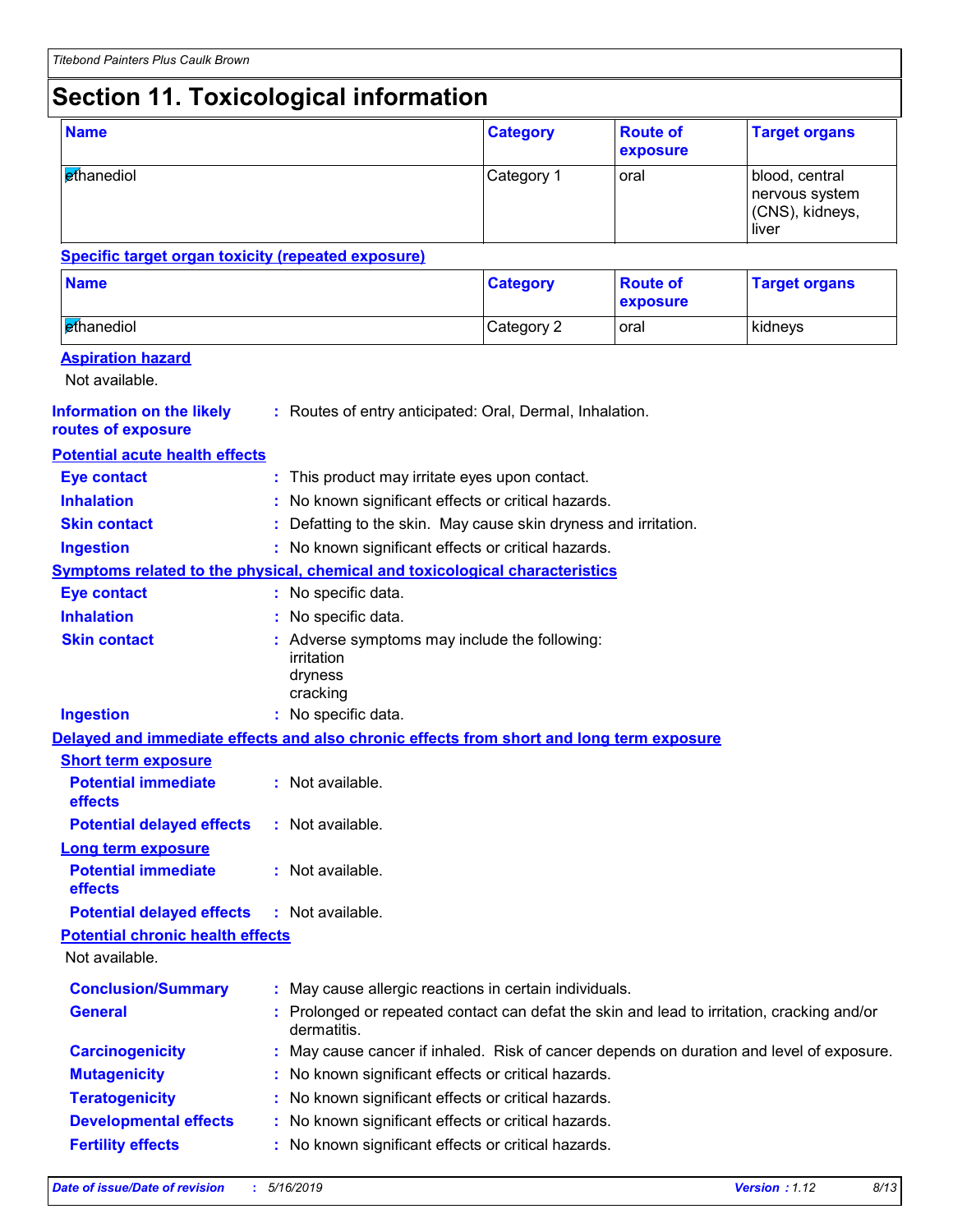# **Section 11. Toxicological information**

#### **Numerical measures of toxicity**

**Acute toxicity estimates**

Not available.

# **Section 12. Ecological information**

#### **Toxicity**

| <b>Product/ingredient name</b> | <b>Result</b>                                   | <b>Species</b>                                | <b>Exposure</b> |
|--------------------------------|-------------------------------------------------|-----------------------------------------------|-----------------|
| ethanediol                     | Acute EC50 10940 mg/l                           | Algae - Selenastrum<br>capriocornutum         | 96 hours        |
|                                | Acute LC50 6900000 µg/l Fresh water             | Crustaceans - Ceriodaphnia<br>dubia - Neonate | 48 hours        |
|                                | Acute LC50 41000 mg/l Fresh water               | Daphnia - Daphnia magna -<br>Neonate          | 48 hours        |
|                                | Acute LC50 8050000 µg/l Fresh water             | Fish - Pimephales promelas                    | 96 hours        |
|                                | Chronic NOEC 10000 mg/l                         | Algae - Selenastrum<br>capriocornutum         | 96 hours        |
| acetaldehyde                   | Acute EC50 236600 µg/l Fresh water              | Algae - Navicula seminulum                    | 96 hours        |
|                                | Acute EC50 48250 µg/l Fresh water               | Daphnia - Daphnia magna -<br>Larvae           | 48 hours        |
|                                | Acute LC50 >100000 µg/l Marine water            | Crustaceans - Crangon crangon -<br>Adult      | 48 hours        |
|                                | Acute LC50 30800 µg/l Fresh water               | Fish - Pimephales promelas                    | 96 hours        |
| vinyl acetate                  | Acute EC50 8.81 mg/l                            | Algae - Pseudokirchnerella<br>subcapitata     | 96 hours        |
|                                | Acute EC50 12.6 mg/l                            | Daphnia                                       | 48 hours        |
|                                | Acute LC50 10000 to 100000 µg/l<br>Marine water | Crustaceans - Crangon crangon -<br>Larvae     | 48 hours        |
|                                | Acute LC50 14000 µg/l Fresh water               | Fish - Pimephales promelas                    | 96 hours        |
|                                | Chronic NOEC 1.58 mg/l                          | Algae - Pseudokirchnerella<br>subcapitata     | 96 hours        |

#### **Persistence and degradability**

| <b>Product/ingredient name</b> | <b>Aquatic half-life</b> | <b>Photolysis</b> | Biodegradability |
|--------------------------------|--------------------------|-------------------|------------------|
| ethanediol                     |                          |                   | <b>Readily</b>   |
| vinyl acetate                  |                          |                   | Readily          |

#### **Bioaccumulative potential**

| <b>Product/ingredient name</b> | $\mathsf{LogP}_\mathsf{ow}$ | <b>BCF</b> | <b>Potential</b> |
|--------------------------------|-----------------------------|------------|------------------|
| ethanediol<br>acetaldehyde     | $-1.36$<br>0.45             | 10         | low<br>low       |
| vinyl acetate                  | 0.73                        | 3.16       | low              |

**Mobility in soil**

**:** Not available.

**coefficient (KOC)**

**Soil/water partition** 

**Other adverse effects** : No known significant effects or critical hazards.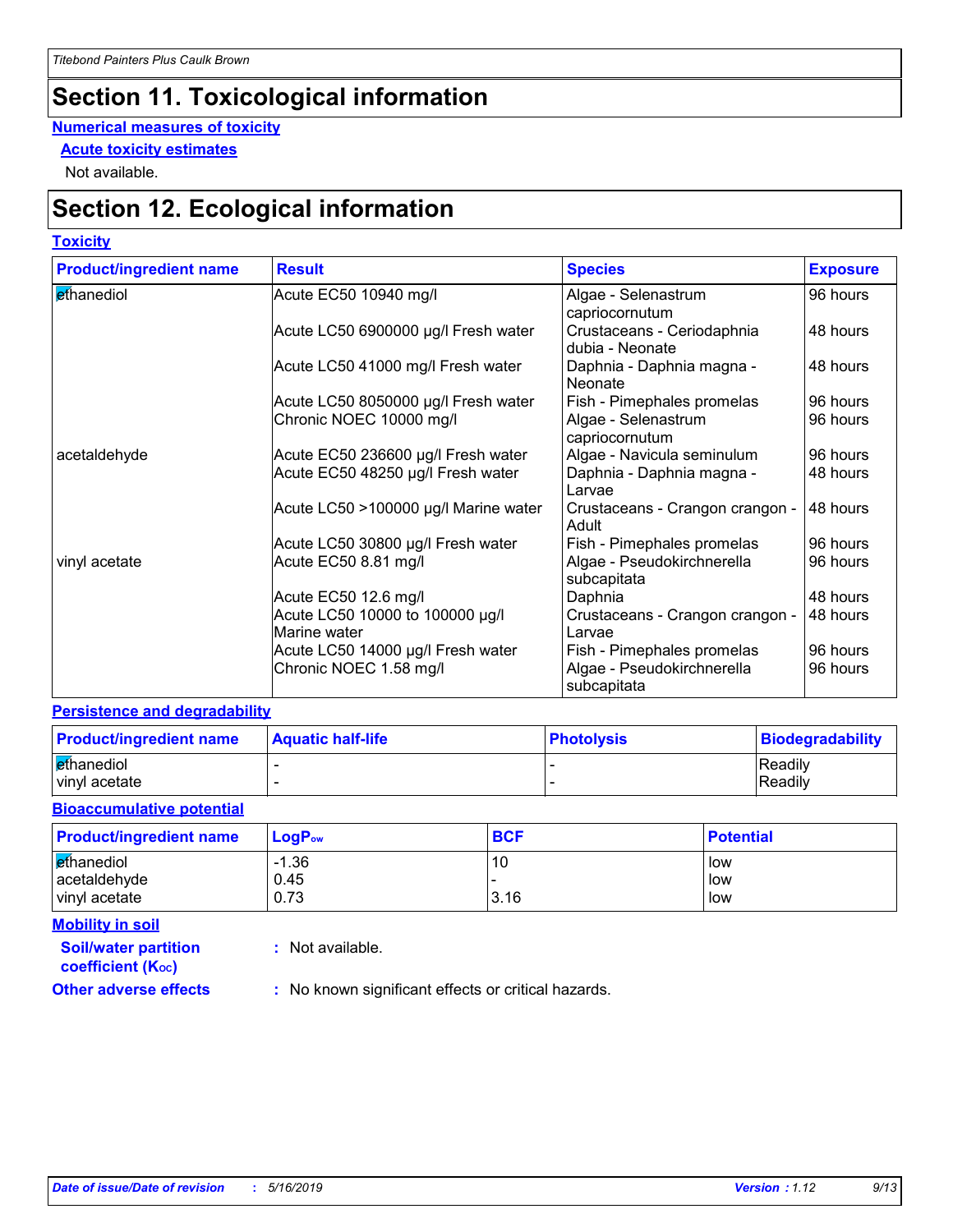# **Section 13. Disposal considerations**

#### **Disposal methods :**

The generation of waste should be avoided or minimized wherever possible. Disposal of this product, solutions and any by-products should at all times comply with the requirements of environmental protection and waste disposal legislation and any regional local authority requirements. Dispose of surplus and non-recyclable products via a licensed waste disposal contractor. Waste should not be disposed of untreated to the sewer unless fully compliant with the requirements of all authorities with jurisdiction. Waste packaging should be recycled. Incineration or landfill should only be considered when recycling is not feasible. This material and its container must be disposed of in a safe way. Care should be taken when handling emptied containers that have not been cleaned or rinsed out. Empty containers or liners may retain some product residues. Avoid dispersal of spilled material and runoff and contact with soil, waterways, drains and sewers.

### **Section 14. Transport information**

|                                      | <b>DOT</b><br><b>Classification</b> | <b>TDG</b><br><b>Classification</b> | <b>Mexico</b><br><b>Classification</b> | <b>ADR/RID</b>               | <b>IMDG</b>              | <b>IATA</b>              |
|--------------------------------------|-------------------------------------|-------------------------------------|----------------------------------------|------------------------------|--------------------------|--------------------------|
| <b>UN number</b>                     | Not regulated.                      | Not regulated.                      | Not regulated.                         | Not regulated.               | Not regulated.           | Not regulated.           |
| <b>UN proper</b><br>shipping name    | $\qquad \qquad \blacksquare$        |                                     |                                        |                              |                          |                          |
| <b>Transport</b><br>hazard class(es) | $\overline{\phantom{0}}$            | $\qquad \qquad$                     | $\qquad \qquad$                        | $\qquad \qquad \blacksquare$ | $\overline{\phantom{0}}$ | $\overline{\phantom{0}}$ |
| <b>Packing group</b>                 | $\qquad \qquad \blacksquare$        |                                     |                                        |                              |                          |                          |
| <b>Environmental</b><br>hazards      | No.                                 | No.                                 | No.                                    | No.                          | No.                      | No.                      |

### **Section 15. Regulatory information**

#### **U.S. Federal regulations**

#### **SARA 302/304**

**Composition/information on ingredients**

|                                               |                                                              |            | <b>SARA 302 TPQ</b> |           | <b>SARA 304 RQ</b> |           |
|-----------------------------------------------|--------------------------------------------------------------|------------|---------------------|-----------|--------------------|-----------|
| <b>Name</b>                                   | $\frac{9}{6}$                                                | <b>EHS</b> | (Ibs)               | (gallons) | (lbs)              | (gallons) |
| <b>M</b> nyl acetate                          | ≤1                                                           | Yes.       | 1000                | 129       | 5000               | 644.8     |
| <b>SARA 304 RQ</b>                            | : 909090.9 lbs / 412727.3 kg [64899.4 gal / 245671 L]        |            |                     |           |                    |           |
| <b>SARA 311/312</b>                           |                                                              |            |                     |           |                    |           |
| <b>Classification</b>                         | : CARCINOGENICITY - Category 1A<br>HNOC - Defatting irritant |            |                     |           |                    |           |
| <b>Composition/information on ingredients</b> |                                                              |            |                     |           |                    |           |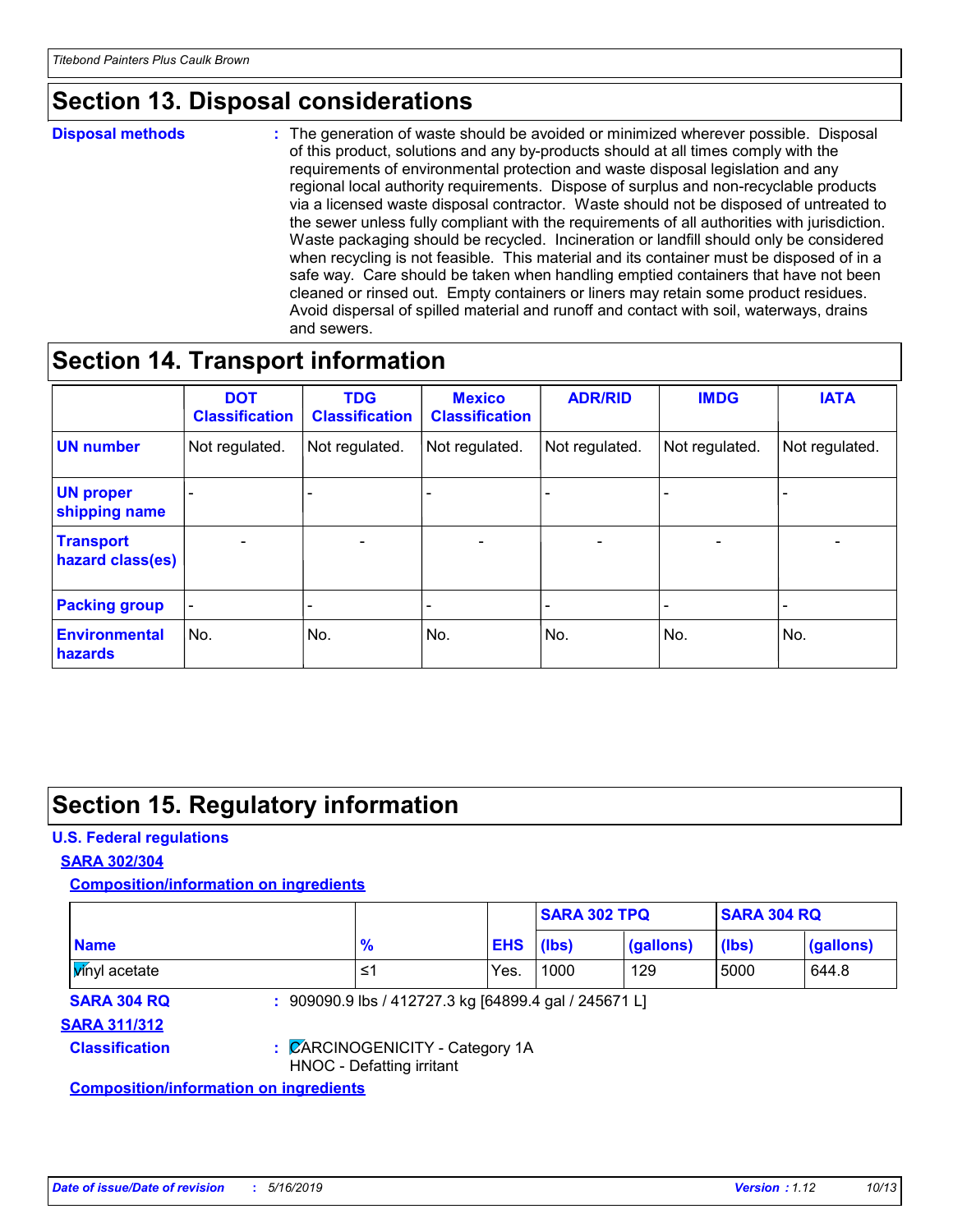# **Section 15. Regulatory information**

| <b>Name</b>       | $\frac{9}{6}$ | <b>Classification</b>                              |
|-------------------|---------------|----------------------------------------------------|
| <b>ethanediol</b> | $\leq$ 3      | <b>ACUTE TOXICITY (oral) - Category 4</b>          |
|                   |               | SKIN IRRITATION - Category 2                       |
|                   |               | <b>EYE IRRITATION - Category 2B</b>                |
|                   |               | SPECIFIC TARGET ORGAN TOXICITY (SINGLE EXPOSURE) - |
|                   |               | Category 1                                         |
|                   |               | SPECIFIC TARGET ORGAN TOXICITY (REPEATED           |
|                   |               | <b>EXPOSURE) - Category 2</b>                      |
| acetaldehyde      | ≤1            | <b>FLAMMABLE LIQUIDS - Category 1</b>              |
|                   |               | <b>ACUTE TOXICITY (oral) - Category 4</b>          |
|                   |               | <b>ACUTE TOXICITY (inhalation) - Category 4</b>    |
|                   |               | <b>EYE IRRITATION - Category 2A</b>                |
|                   |               | <b>CARCINOGENICITY - Category 2</b>                |
| vinyl acetate     | ≤1            | <b>FLAMMABLE LIQUIDS - Category 2</b>              |
|                   |               | <b>CARCINOGENICITY - Category 2</b>                |

#### **SARA 313**

|                                           | <b>Product name</b>                                         | <b>CAS number</b>                           | $\frac{9}{6}$    |
|-------------------------------------------|-------------------------------------------------------------|---------------------------------------------|------------------|
| <b>Form R - Reporting</b><br>requirements | l <mark>e</mark> thanediol<br>acetaldehyde<br>vinyl acetate | $107 - 21 - 1$<br>75-07-0<br>$108 - 05 - 4$ | '≤3<br>≤1<br>≤1  |
| <b>Supplier notification</b>              | ethanediol<br>acetaldehyde<br>vinyl acetate                 | $107 - 21 - 1$<br>75-07-0<br>$108 - 05 - 4$ | צ≥ا<br>≤1<br>∣≤1 |

SARA 313 notifications must not be detached from the SDS and any copying and redistribution of the SDS shall include copying and redistribution of the notice attached to copies of the SDS subsequently redistributed.

#### **State regulations**

| <b>Massachusetts</b> | : The following components are listed: ETHYLENE GLYCOL; 1,2-DIHYDROXYETHANE                                                                                  |
|----------------------|--------------------------------------------------------------------------------------------------------------------------------------------------------------|
| <b>New York</b>      | : The following components are listed: Ethylene glycol; Acetaldehyde; Ethanal; Vinyl<br>acetate                                                              |
| <b>New Jersey</b>    | : The following components are listed: ETHYLENE GLYCOL; 1,2-ETHANEDIOL;<br>ACETALDEHYDE; ACETIC ALDEHYDE; VINYL ACETATE; ACETIC ACID ETHENYL<br><b>ESTER</b> |
| Pennsylvania         | : The following components are listed: 1,2-ETHANEDIOL; ACETALDEHYDE; ACETIC<br><b>ACID ETHENYL ESTER</b>                                                     |
| $\sim$ $\sim$ $\sim$ |                                                                                                                                                              |

#### **California Prop. 65**

**A** WARNING: This product can expose you to chemicals including Acetaldehyde, which is known to the State of California to cause cancer, and Ethylene Glycol, which is known to the State of California to cause birth defects or other reproductive harm. For more information go to www.P65Warnings.ca.gov.

| <b>Ingredient name</b>                 | No significant risk<br>level | <b>Maximum</b><br>acceptable dosage<br><b>level</b> |
|----------------------------------------|------------------------------|-----------------------------------------------------|
| <b>Ethylene Glycol</b><br>acetaldehyde | Yes.                         | Yes.                                                |
|                                        |                              |                                                     |

**International regulations**

**Chemical Weapon Convention List Schedules I, II & III Chemicals**

Not listed.

#### **Montreal Protocol**

Not listed.

**Stockholm Convention on Persistent Organic Pollutants**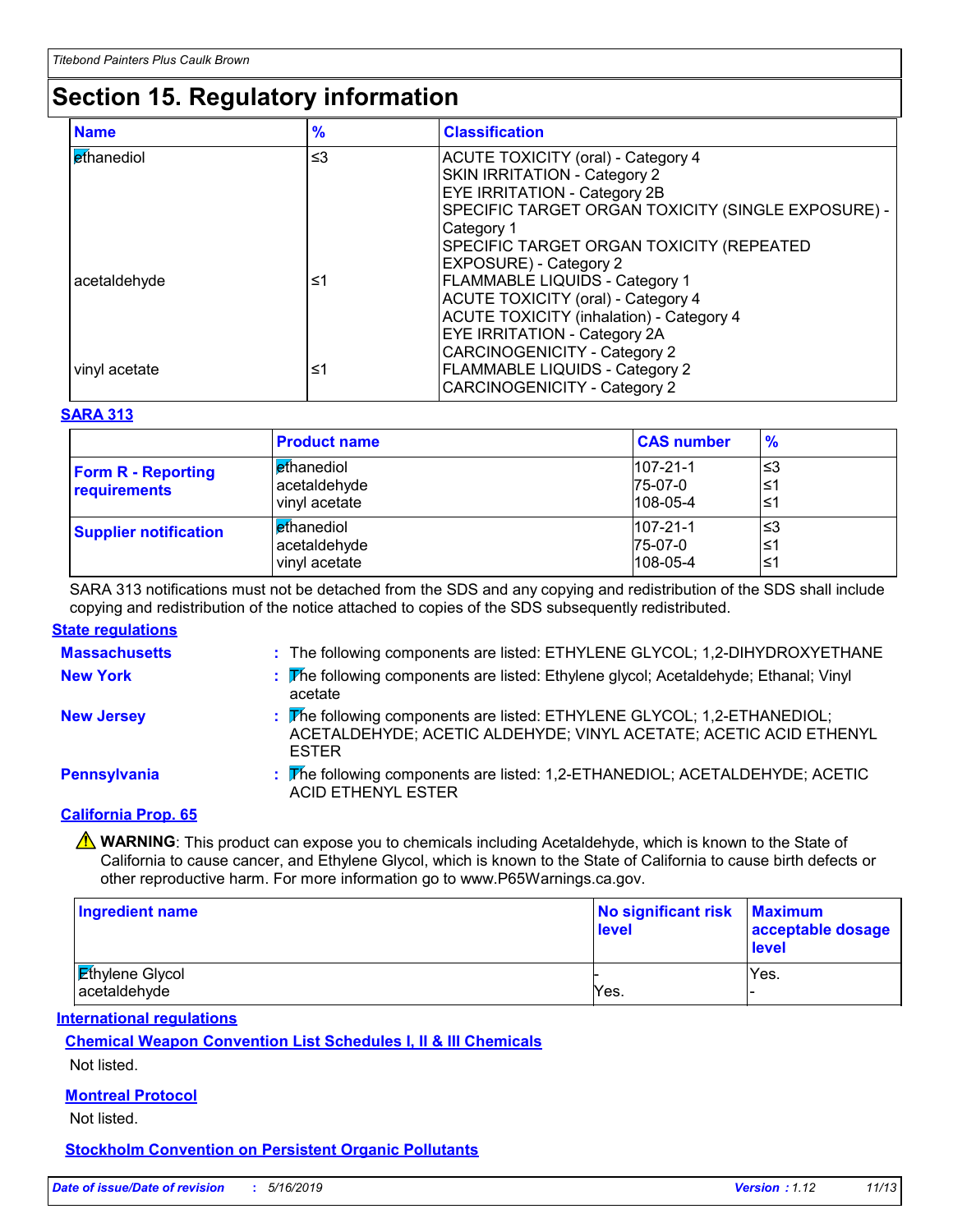# **Section 15. Regulatory information**

#### Not listed.

#### **UNECE Aarhus Protocol on POPs and Heavy Metals**

Not listed.

#### **Inventory list**

**China :** All components are listed or exempted.

**United States TSCA 8(b) inventory**

**:** All components are active or exempted.

# **Section 16. Other information**

**Hazardous Material Information System (U.S.A.)**



**Caution: HMIS® ratings are based on a 0-4 rating scale, with 0 representing minimal hazards or risks, and 4 representing significant hazards or risks. Although HMIS® ratings and the associated label are not required on SDSs or products leaving a facility under 29 CFR 1910.1200, the preparer may choose to provide them. HMIS® ratings are to be used with a fully implemented HMIS® program. HMIS® is a registered trademark and service mark of the American Coatings Association, Inc.**

**The customer is responsible for determining the PPE code for this material. For more information on HMIS® Personal Protective Equipment (PPE) codes, consult the HMIS® Implementation Manual.**

#### **National Fire Protection Association (U.S.A.)**



**Reprinted with permission from NFPA 704-2001, Identification of the Hazards of Materials for Emergency Response Copyright ©1997, National Fire Protection Association, Quincy, MA 02269. This reprinted material is not the complete and official position of the National Fire Protection Association, on the referenced subject which is represented only by the standard in its entirety.**

**Copyright ©2001, National Fire Protection Association, Quincy, MA 02269. This warning system is intended to be interpreted and applied only by properly trained individuals to identify fire, health and reactivity hazards of chemicals. The user is referred to certain limited number of chemicals with recommended classifications in NFPA 49 and NFPA 325, which would be used as a guideline only. Whether the chemicals are classified by NFPA or not, anyone using the 704 systems to classify chemicals does so at their own risk.**

#### **Procedure used to derive the classification**

| <b>Classification</b><br><b>ZARCINOGENICITY - Category 1A</b> |             | <b>Justification</b><br>Expert judgment |  |
|---------------------------------------------------------------|-------------|-----------------------------------------|--|
|                                                               |             |                                         |  |
| <b>Date of printing</b>                                       | : 4/22/2022 |                                         |  |
| Date of issue/Date of<br>revision                             | : 5/16/2019 |                                         |  |
| Date of previous issue                                        | : 5/16/2019 |                                         |  |
| <b>Version</b>                                                | : 1.12      |                                         |  |